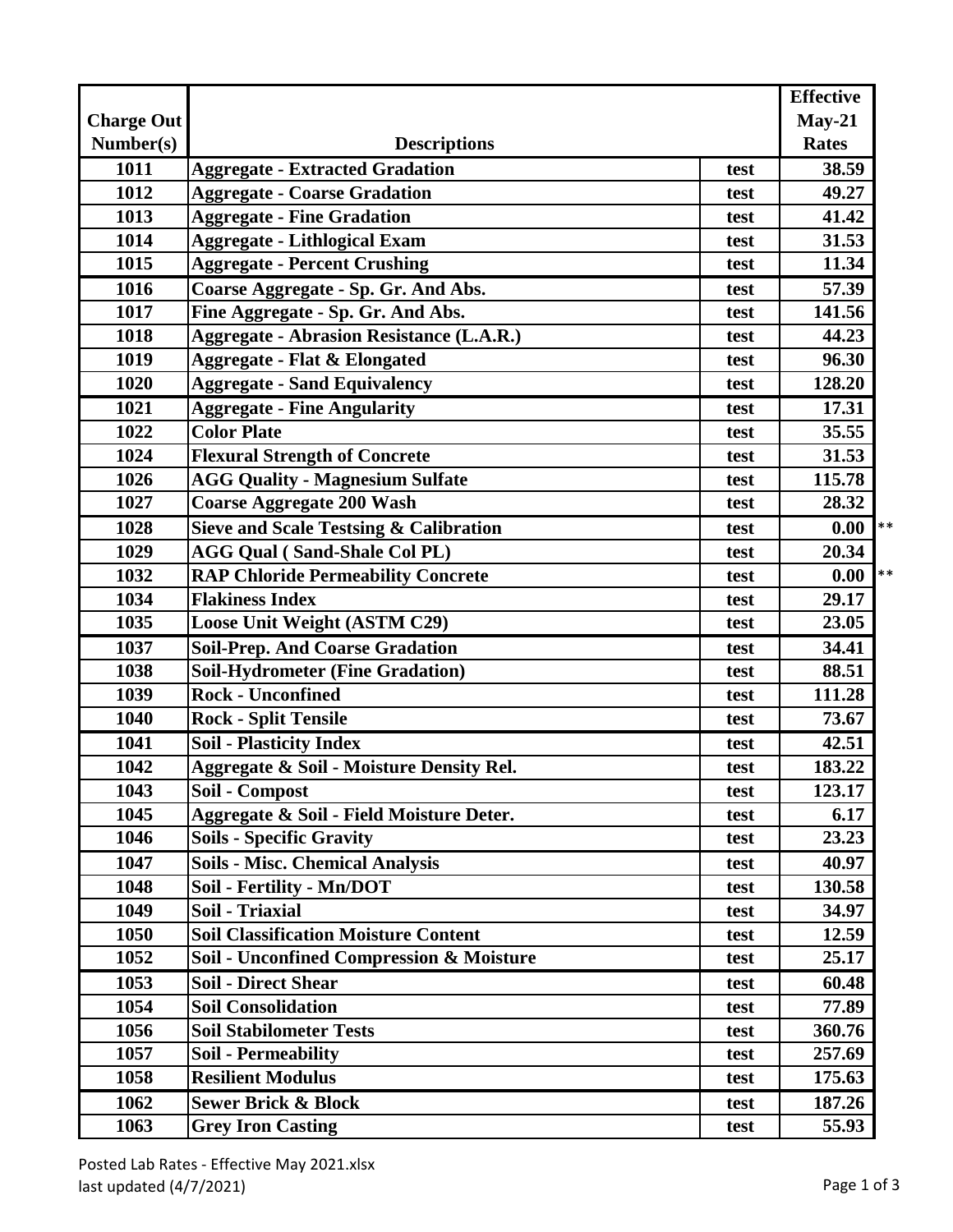| $May-21$<br><b>Charge Out</b><br>Number(s)<br><b>Rates</b><br><b>Descriptions</b><br>1064<br><b>Cement</b><br>140.18<br>test<br><b>Prestressing Tendons</b><br>1065<br>109.69<br>test<br><b>Bolts, Nuts &amp; Washers</b><br>1066<br>38.56<br>test<br><b>Fly Ash Testsing</b><br>63.63<br>1067<br>test<br><b>Electrical Materials</b><br>1068<br>184.19<br>test<br>1070<br><b>Concrete Curing Material</b><br>150.52<br>test<br>1071<br><b>Concrete Masonry Unit</b><br>1,084.63<br>test<br>1072<br><b>Concrete Cylinder</b><br>11.39<br>test<br>$\mathbf{I} * *$<br>Drain Tile - P.E.<br>1075<br>0.00<br>test<br>1076<br><b>Premolded Expansion Joint</b><br>51.47<br>test<br><b>Premolded Neoprene</b><br>1077<br>64.63<br>test<br><b>Reinforce steel Tests tensile</b><br>1078<br>46.23<br>test<br>54.38<br>1079<br><b>Culverts &amp; Miscellaneous Cores</b><br>test<br><b>Steel Posts</b><br>131.70<br>1081<br>test<br>1082<br><b>Wire Mesh</b><br>33.60<br>test<br>25.07<br>1083<br><b>Steel Cable and Fittings</b><br>test<br>1084<br><b>Epoxy Reinforcing Steel</b><br>9.14<br>test<br>39.11<br>1086<br><b>Fencing</b><br>test<br><b>Cores Drilled from Pavement</b><br>1088<br>37.29<br>sample<br>$\mathbf{I}$ **<br>0.00<br>1090<br><b>Bearing Pad Tensile</b><br>test<br><b>Bearing Pads Compression Testss</b><br>1091<br>0.00<br>test<br><b>Concrete Curing Compound - Chemical Tests</b><br>1093<br>28.61<br>test<br><b>Plate Beam Guard Rail</b><br>1095<br>92.43<br>test<br>1097<br><b>Geo Textile Testsing</b><br>105.70<br>test<br>RAP Max. Sp. Gr. (Recycled Asphalt Pavement)<br>1101<br>68.51<br>test<br><b>Option 2, Trial Mix Review</b><br>49.75<br>1102<br>test<br><b>Additives for Cement</b><br>1103<br>11.51<br>test<br><b>Insoluble Residue</b><br>1104<br>115.91<br>test<br><b>Modified Lottman Tests</b><br>1107<br>185.33<br>test<br><b>Option 1 - Trial Mix Verification</b><br>1109<br>329.33<br>test<br><b>Bituminous Material</b><br>136.49<br>1110<br>test<br>1111<br><b>Bit Mix-Extract and Abson Rec</b><br>207.26<br>test<br><b>Bituminous Trial Mix</b><br>696.83<br>1112<br>test<br>1113<br><b>Density Cores</b><br>15.15<br>test<br><b>RAP Prep</b><br>125.97<br>1114<br>test<br><b>Calcium Chloride</b><br>1115<br>59.19<br>test<br>1116<br><b>Cement - Chemical Testss</b><br>124.34<br>test<br><b>Drill Dust Tests</b><br>1117<br>32.24<br>test<br><b>Fly Ash - Chemical Testss</b><br>1118<br>62.73<br>test<br><b>Flash Point</b><br>23.05<br>1119<br>test<br>128.73<br>1121<br><b>Fuels: Gasoline, Diesel &amp; Furnace</b><br>test |  | <b>Effective</b> |      |
|-------------------------------------------------------------------------------------------------------------------------------------------------------------------------------------------------------------------------------------------------------------------------------------------------------------------------------------------------------------------------------------------------------------------------------------------------------------------------------------------------------------------------------------------------------------------------------------------------------------------------------------------------------------------------------------------------------------------------------------------------------------------------------------------------------------------------------------------------------------------------------------------------------------------------------------------------------------------------------------------------------------------------------------------------------------------------------------------------------------------------------------------------------------------------------------------------------------------------------------------------------------------------------------------------------------------------------------------------------------------------------------------------------------------------------------------------------------------------------------------------------------------------------------------------------------------------------------------------------------------------------------------------------------------------------------------------------------------------------------------------------------------------------------------------------------------------------------------------------------------------------------------------------------------------------------------------------------------------------------------------------------------------------------------------------------------------------------------------------------------------------------------------------------------------------------------------------------------------------------------------------------------------------------------------------------------------------------------------------------------------------------------------------------------------------------------------------------------------------------------------------------------------------------------------------------------------------------|--|------------------|------|
|                                                                                                                                                                                                                                                                                                                                                                                                                                                                                                                                                                                                                                                                                                                                                                                                                                                                                                                                                                                                                                                                                                                                                                                                                                                                                                                                                                                                                                                                                                                                                                                                                                                                                                                                                                                                                                                                                                                                                                                                                                                                                                                                                                                                                                                                                                                                                                                                                                                                                                                                                                                     |  |                  |      |
|                                                                                                                                                                                                                                                                                                                                                                                                                                                                                                                                                                                                                                                                                                                                                                                                                                                                                                                                                                                                                                                                                                                                                                                                                                                                                                                                                                                                                                                                                                                                                                                                                                                                                                                                                                                                                                                                                                                                                                                                                                                                                                                                                                                                                                                                                                                                                                                                                                                                                                                                                                                     |  |                  |      |
|                                                                                                                                                                                                                                                                                                                                                                                                                                                                                                                                                                                                                                                                                                                                                                                                                                                                                                                                                                                                                                                                                                                                                                                                                                                                                                                                                                                                                                                                                                                                                                                                                                                                                                                                                                                                                                                                                                                                                                                                                                                                                                                                                                                                                                                                                                                                                                                                                                                                                                                                                                                     |  |                  |      |
|                                                                                                                                                                                                                                                                                                                                                                                                                                                                                                                                                                                                                                                                                                                                                                                                                                                                                                                                                                                                                                                                                                                                                                                                                                                                                                                                                                                                                                                                                                                                                                                                                                                                                                                                                                                                                                                                                                                                                                                                                                                                                                                                                                                                                                                                                                                                                                                                                                                                                                                                                                                     |  |                  |      |
|                                                                                                                                                                                                                                                                                                                                                                                                                                                                                                                                                                                                                                                                                                                                                                                                                                                                                                                                                                                                                                                                                                                                                                                                                                                                                                                                                                                                                                                                                                                                                                                                                                                                                                                                                                                                                                                                                                                                                                                                                                                                                                                                                                                                                                                                                                                                                                                                                                                                                                                                                                                     |  |                  |      |
|                                                                                                                                                                                                                                                                                                                                                                                                                                                                                                                                                                                                                                                                                                                                                                                                                                                                                                                                                                                                                                                                                                                                                                                                                                                                                                                                                                                                                                                                                                                                                                                                                                                                                                                                                                                                                                                                                                                                                                                                                                                                                                                                                                                                                                                                                                                                                                                                                                                                                                                                                                                     |  |                  |      |
|                                                                                                                                                                                                                                                                                                                                                                                                                                                                                                                                                                                                                                                                                                                                                                                                                                                                                                                                                                                                                                                                                                                                                                                                                                                                                                                                                                                                                                                                                                                                                                                                                                                                                                                                                                                                                                                                                                                                                                                                                                                                                                                                                                                                                                                                                                                                                                                                                                                                                                                                                                                     |  |                  |      |
|                                                                                                                                                                                                                                                                                                                                                                                                                                                                                                                                                                                                                                                                                                                                                                                                                                                                                                                                                                                                                                                                                                                                                                                                                                                                                                                                                                                                                                                                                                                                                                                                                                                                                                                                                                                                                                                                                                                                                                                                                                                                                                                                                                                                                                                                                                                                                                                                                                                                                                                                                                                     |  |                  |      |
|                                                                                                                                                                                                                                                                                                                                                                                                                                                                                                                                                                                                                                                                                                                                                                                                                                                                                                                                                                                                                                                                                                                                                                                                                                                                                                                                                                                                                                                                                                                                                                                                                                                                                                                                                                                                                                                                                                                                                                                                                                                                                                                                                                                                                                                                                                                                                                                                                                                                                                                                                                                     |  |                  |      |
|                                                                                                                                                                                                                                                                                                                                                                                                                                                                                                                                                                                                                                                                                                                                                                                                                                                                                                                                                                                                                                                                                                                                                                                                                                                                                                                                                                                                                                                                                                                                                                                                                                                                                                                                                                                                                                                                                                                                                                                                                                                                                                                                                                                                                                                                                                                                                                                                                                                                                                                                                                                     |  |                  |      |
|                                                                                                                                                                                                                                                                                                                                                                                                                                                                                                                                                                                                                                                                                                                                                                                                                                                                                                                                                                                                                                                                                                                                                                                                                                                                                                                                                                                                                                                                                                                                                                                                                                                                                                                                                                                                                                                                                                                                                                                                                                                                                                                                                                                                                                                                                                                                                                                                                                                                                                                                                                                     |  |                  |      |
|                                                                                                                                                                                                                                                                                                                                                                                                                                                                                                                                                                                                                                                                                                                                                                                                                                                                                                                                                                                                                                                                                                                                                                                                                                                                                                                                                                                                                                                                                                                                                                                                                                                                                                                                                                                                                                                                                                                                                                                                                                                                                                                                                                                                                                                                                                                                                                                                                                                                                                                                                                                     |  |                  |      |
|                                                                                                                                                                                                                                                                                                                                                                                                                                                                                                                                                                                                                                                                                                                                                                                                                                                                                                                                                                                                                                                                                                                                                                                                                                                                                                                                                                                                                                                                                                                                                                                                                                                                                                                                                                                                                                                                                                                                                                                                                                                                                                                                                                                                                                                                                                                                                                                                                                                                                                                                                                                     |  |                  |      |
|                                                                                                                                                                                                                                                                                                                                                                                                                                                                                                                                                                                                                                                                                                                                                                                                                                                                                                                                                                                                                                                                                                                                                                                                                                                                                                                                                                                                                                                                                                                                                                                                                                                                                                                                                                                                                                                                                                                                                                                                                                                                                                                                                                                                                                                                                                                                                                                                                                                                                                                                                                                     |  |                  |      |
|                                                                                                                                                                                                                                                                                                                                                                                                                                                                                                                                                                                                                                                                                                                                                                                                                                                                                                                                                                                                                                                                                                                                                                                                                                                                                                                                                                                                                                                                                                                                                                                                                                                                                                                                                                                                                                                                                                                                                                                                                                                                                                                                                                                                                                                                                                                                                                                                                                                                                                                                                                                     |  |                  |      |
|                                                                                                                                                                                                                                                                                                                                                                                                                                                                                                                                                                                                                                                                                                                                                                                                                                                                                                                                                                                                                                                                                                                                                                                                                                                                                                                                                                                                                                                                                                                                                                                                                                                                                                                                                                                                                                                                                                                                                                                                                                                                                                                                                                                                                                                                                                                                                                                                                                                                                                                                                                                     |  |                  |      |
|                                                                                                                                                                                                                                                                                                                                                                                                                                                                                                                                                                                                                                                                                                                                                                                                                                                                                                                                                                                                                                                                                                                                                                                                                                                                                                                                                                                                                                                                                                                                                                                                                                                                                                                                                                                                                                                                                                                                                                                                                                                                                                                                                                                                                                                                                                                                                                                                                                                                                                                                                                                     |  |                  |      |
|                                                                                                                                                                                                                                                                                                                                                                                                                                                                                                                                                                                                                                                                                                                                                                                                                                                                                                                                                                                                                                                                                                                                                                                                                                                                                                                                                                                                                                                                                                                                                                                                                                                                                                                                                                                                                                                                                                                                                                                                                                                                                                                                                                                                                                                                                                                                                                                                                                                                                                                                                                                     |  |                  |      |
|                                                                                                                                                                                                                                                                                                                                                                                                                                                                                                                                                                                                                                                                                                                                                                                                                                                                                                                                                                                                                                                                                                                                                                                                                                                                                                                                                                                                                                                                                                                                                                                                                                                                                                                                                                                                                                                                                                                                                                                                                                                                                                                                                                                                                                                                                                                                                                                                                                                                                                                                                                                     |  |                  |      |
|                                                                                                                                                                                                                                                                                                                                                                                                                                                                                                                                                                                                                                                                                                                                                                                                                                                                                                                                                                                                                                                                                                                                                                                                                                                                                                                                                                                                                                                                                                                                                                                                                                                                                                                                                                                                                                                                                                                                                                                                                                                                                                                                                                                                                                                                                                                                                                                                                                                                                                                                                                                     |  |                  |      |
|                                                                                                                                                                                                                                                                                                                                                                                                                                                                                                                                                                                                                                                                                                                                                                                                                                                                                                                                                                                                                                                                                                                                                                                                                                                                                                                                                                                                                                                                                                                                                                                                                                                                                                                                                                                                                                                                                                                                                                                                                                                                                                                                                                                                                                                                                                                                                                                                                                                                                                                                                                                     |  |                  |      |
|                                                                                                                                                                                                                                                                                                                                                                                                                                                                                                                                                                                                                                                                                                                                                                                                                                                                                                                                                                                                                                                                                                                                                                                                                                                                                                                                                                                                                                                                                                                                                                                                                                                                                                                                                                                                                                                                                                                                                                                                                                                                                                                                                                                                                                                                                                                                                                                                                                                                                                                                                                                     |  |                  |      |
|                                                                                                                                                                                                                                                                                                                                                                                                                                                                                                                                                                                                                                                                                                                                                                                                                                                                                                                                                                                                                                                                                                                                                                                                                                                                                                                                                                                                                                                                                                                                                                                                                                                                                                                                                                                                                                                                                                                                                                                                                                                                                                                                                                                                                                                                                                                                                                                                                                                                                                                                                                                     |  |                  | $**$ |
|                                                                                                                                                                                                                                                                                                                                                                                                                                                                                                                                                                                                                                                                                                                                                                                                                                                                                                                                                                                                                                                                                                                                                                                                                                                                                                                                                                                                                                                                                                                                                                                                                                                                                                                                                                                                                                                                                                                                                                                                                                                                                                                                                                                                                                                                                                                                                                                                                                                                                                                                                                                     |  |                  |      |
|                                                                                                                                                                                                                                                                                                                                                                                                                                                                                                                                                                                                                                                                                                                                                                                                                                                                                                                                                                                                                                                                                                                                                                                                                                                                                                                                                                                                                                                                                                                                                                                                                                                                                                                                                                                                                                                                                                                                                                                                                                                                                                                                                                                                                                                                                                                                                                                                                                                                                                                                                                                     |  |                  |      |
|                                                                                                                                                                                                                                                                                                                                                                                                                                                                                                                                                                                                                                                                                                                                                                                                                                                                                                                                                                                                                                                                                                                                                                                                                                                                                                                                                                                                                                                                                                                                                                                                                                                                                                                                                                                                                                                                                                                                                                                                                                                                                                                                                                                                                                                                                                                                                                                                                                                                                                                                                                                     |  |                  |      |
|                                                                                                                                                                                                                                                                                                                                                                                                                                                                                                                                                                                                                                                                                                                                                                                                                                                                                                                                                                                                                                                                                                                                                                                                                                                                                                                                                                                                                                                                                                                                                                                                                                                                                                                                                                                                                                                                                                                                                                                                                                                                                                                                                                                                                                                                                                                                                                                                                                                                                                                                                                                     |  |                  |      |
|                                                                                                                                                                                                                                                                                                                                                                                                                                                                                                                                                                                                                                                                                                                                                                                                                                                                                                                                                                                                                                                                                                                                                                                                                                                                                                                                                                                                                                                                                                                                                                                                                                                                                                                                                                                                                                                                                                                                                                                                                                                                                                                                                                                                                                                                                                                                                                                                                                                                                                                                                                                     |  |                  |      |
|                                                                                                                                                                                                                                                                                                                                                                                                                                                                                                                                                                                                                                                                                                                                                                                                                                                                                                                                                                                                                                                                                                                                                                                                                                                                                                                                                                                                                                                                                                                                                                                                                                                                                                                                                                                                                                                                                                                                                                                                                                                                                                                                                                                                                                                                                                                                                                                                                                                                                                                                                                                     |  |                  |      |
|                                                                                                                                                                                                                                                                                                                                                                                                                                                                                                                                                                                                                                                                                                                                                                                                                                                                                                                                                                                                                                                                                                                                                                                                                                                                                                                                                                                                                                                                                                                                                                                                                                                                                                                                                                                                                                                                                                                                                                                                                                                                                                                                                                                                                                                                                                                                                                                                                                                                                                                                                                                     |  |                  |      |
|                                                                                                                                                                                                                                                                                                                                                                                                                                                                                                                                                                                                                                                                                                                                                                                                                                                                                                                                                                                                                                                                                                                                                                                                                                                                                                                                                                                                                                                                                                                                                                                                                                                                                                                                                                                                                                                                                                                                                                                                                                                                                                                                                                                                                                                                                                                                                                                                                                                                                                                                                                                     |  |                  |      |
|                                                                                                                                                                                                                                                                                                                                                                                                                                                                                                                                                                                                                                                                                                                                                                                                                                                                                                                                                                                                                                                                                                                                                                                                                                                                                                                                                                                                                                                                                                                                                                                                                                                                                                                                                                                                                                                                                                                                                                                                                                                                                                                                                                                                                                                                                                                                                                                                                                                                                                                                                                                     |  |                  |      |
|                                                                                                                                                                                                                                                                                                                                                                                                                                                                                                                                                                                                                                                                                                                                                                                                                                                                                                                                                                                                                                                                                                                                                                                                                                                                                                                                                                                                                                                                                                                                                                                                                                                                                                                                                                                                                                                                                                                                                                                                                                                                                                                                                                                                                                                                                                                                                                                                                                                                                                                                                                                     |  |                  |      |
|                                                                                                                                                                                                                                                                                                                                                                                                                                                                                                                                                                                                                                                                                                                                                                                                                                                                                                                                                                                                                                                                                                                                                                                                                                                                                                                                                                                                                                                                                                                                                                                                                                                                                                                                                                                                                                                                                                                                                                                                                                                                                                                                                                                                                                                                                                                                                                                                                                                                                                                                                                                     |  |                  |      |
|                                                                                                                                                                                                                                                                                                                                                                                                                                                                                                                                                                                                                                                                                                                                                                                                                                                                                                                                                                                                                                                                                                                                                                                                                                                                                                                                                                                                                                                                                                                                                                                                                                                                                                                                                                                                                                                                                                                                                                                                                                                                                                                                                                                                                                                                                                                                                                                                                                                                                                                                                                                     |  |                  |      |
|                                                                                                                                                                                                                                                                                                                                                                                                                                                                                                                                                                                                                                                                                                                                                                                                                                                                                                                                                                                                                                                                                                                                                                                                                                                                                                                                                                                                                                                                                                                                                                                                                                                                                                                                                                                                                                                                                                                                                                                                                                                                                                                                                                                                                                                                                                                                                                                                                                                                                                                                                                                     |  |                  |      |
|                                                                                                                                                                                                                                                                                                                                                                                                                                                                                                                                                                                                                                                                                                                                                                                                                                                                                                                                                                                                                                                                                                                                                                                                                                                                                                                                                                                                                                                                                                                                                                                                                                                                                                                                                                                                                                                                                                                                                                                                                                                                                                                                                                                                                                                                                                                                                                                                                                                                                                                                                                                     |  |                  |      |
|                                                                                                                                                                                                                                                                                                                                                                                                                                                                                                                                                                                                                                                                                                                                                                                                                                                                                                                                                                                                                                                                                                                                                                                                                                                                                                                                                                                                                                                                                                                                                                                                                                                                                                                                                                                                                                                                                                                                                                                                                                                                                                                                                                                                                                                                                                                                                                                                                                                                                                                                                                                     |  |                  |      |
|                                                                                                                                                                                                                                                                                                                                                                                                                                                                                                                                                                                                                                                                                                                                                                                                                                                                                                                                                                                                                                                                                                                                                                                                                                                                                                                                                                                                                                                                                                                                                                                                                                                                                                                                                                                                                                                                                                                                                                                                                                                                                                                                                                                                                                                                                                                                                                                                                                                                                                                                                                                     |  |                  |      |
|                                                                                                                                                                                                                                                                                                                                                                                                                                                                                                                                                                                                                                                                                                                                                                                                                                                                                                                                                                                                                                                                                                                                                                                                                                                                                                                                                                                                                                                                                                                                                                                                                                                                                                                                                                                                                                                                                                                                                                                                                                                                                                                                                                                                                                                                                                                                                                                                                                                                                                                                                                                     |  |                  |      |
|                                                                                                                                                                                                                                                                                                                                                                                                                                                                                                                                                                                                                                                                                                                                                                                                                                                                                                                                                                                                                                                                                                                                                                                                                                                                                                                                                                                                                                                                                                                                                                                                                                                                                                                                                                                                                                                                                                                                                                                                                                                                                                                                                                                                                                                                                                                                                                                                                                                                                                                                                                                     |  |                  |      |
|                                                                                                                                                                                                                                                                                                                                                                                                                                                                                                                                                                                                                                                                                                                                                                                                                                                                                                                                                                                                                                                                                                                                                                                                                                                                                                                                                                                                                                                                                                                                                                                                                                                                                                                                                                                                                                                                                                                                                                                                                                                                                                                                                                                                                                                                                                                                                                                                                                                                                                                                                                                     |  |                  |      |
|                                                                                                                                                                                                                                                                                                                                                                                                                                                                                                                                                                                                                                                                                                                                                                                                                                                                                                                                                                                                                                                                                                                                                                                                                                                                                                                                                                                                                                                                                                                                                                                                                                                                                                                                                                                                                                                                                                                                                                                                                                                                                                                                                                                                                                                                                                                                                                                                                                                                                                                                                                                     |  |                  |      |